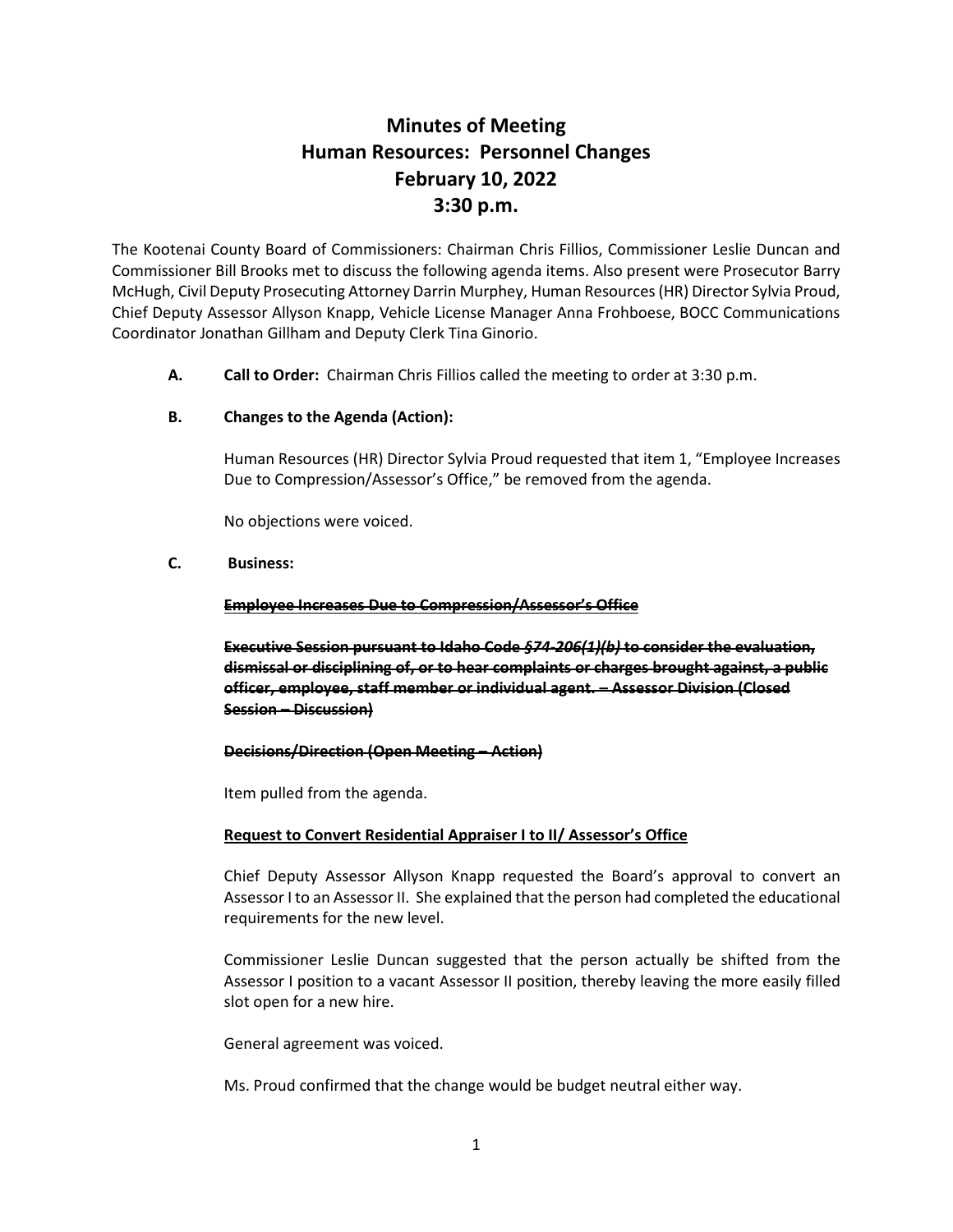Commissioner Duncan moved that the Board approve the person moving from an Appraiser I position to an Appraiser II position, rather than converting the Appraiser I position as originally suggested, with the indicated pay increase, which would be budget neutral and would take effect during Pay Period 4. Commissioner Bill Brooks seconded the motion. There being no further discussion, Deputy Clerk Ginorio called the roll:

Commissioner Brooks: Aye Commissioner Duncan: Aye Chairman Fillios: Aye The motion carried.

> **Executive Session pursuant to Idaho Code** *§74-206(1)(b)* **to consider the evaluation, dismissal or disciplining of, or to hear complaints or charges brought against, a public officer, employee, staff member or individual agent. – Assessor Division (Closed Session – Discussion)**

**Decisions/Direction (Open Meeting – Action)**

No material requiring an Executive Session was submitted.

# **Clarification of Specialized Group Lead Special Duty Pay/Assessor's Office (Discussion)**

Ms. Knapp explained the Assessor's Office's request to offer special duty pay, in the amount of an additional \$1 per hour, to the person who took on the additional responsibilities of Head of Specialized Appraisers.

Chairman Fillios suggested that this change be held until the current wage study was completed.

Ms. Knapp commented that they planned to put this into effect in FY23.

No motion was required at this point.

# **Higher Duty Pay/Assessor's Office – Vehicle Licensing**

Vehicle License Manager Anna Frohboese asked the Board to approve higher duty pay temporarily for the person covering the duties of the absent Title Clerk III/Lead Worker at the Post Falls DMV (Department of Motor Vehicles) office. She explained that the person had been performing the increased duties since December 10, 2021 and asked that the pay increase from \$17.14 to \$17.87 be made retroactive to that date.

Commissioner Duncan moved that the Board approve the higher duty pay for the Assessor's Office Vehicle Licensing Department as requested and make it retroactive to December 10, 2021. Commissioner Brooks seconded the motion. There being no further discussion, Deputy Clerk Ginorio called the roll:

| <b>Commissioner Brooks:</b> | Aye |
|-----------------------------|-----|
| <b>Commissioner Duncan:</b> | Ave |
| Chairman Fillios:           | Aye |
| The motion carried.         |     |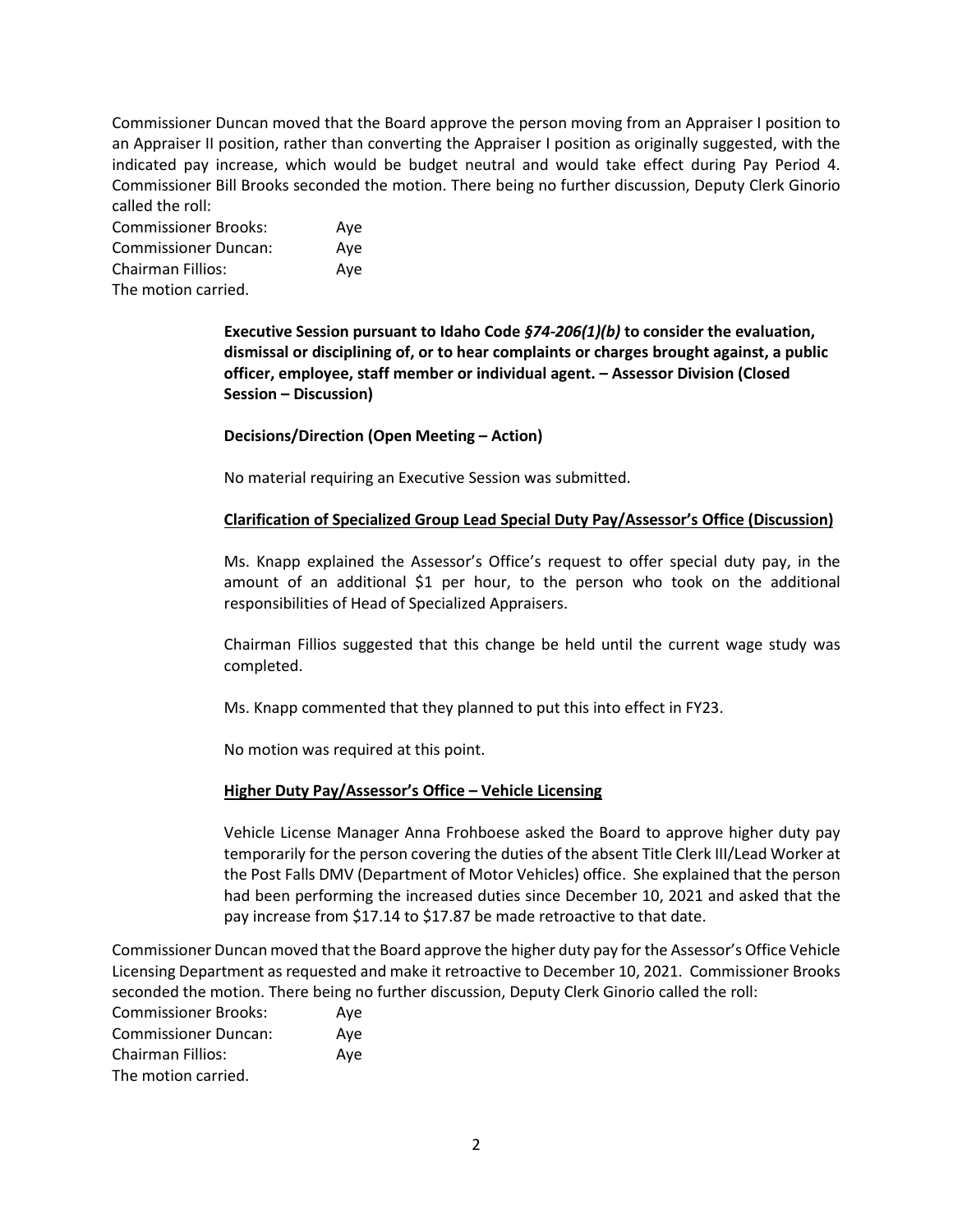**Executive Session pursuant to Idaho Code** *§74-206(1)(b)* **to consider the evaluation, dismissal or disciplining of, or to hear complaints or charges brought against, a public officer, employee, staff member or individual agent. – Assessor Division (Closed Session – Discussion)**

**Decisions/Direction (Open Meeting – Action)**

No information requiring an Executive Session was submitted.

### **Convert Deputy Prosecuting Attorney from ATP2 to ATP3/Prosecutor's Office**

Prosecutor Barry McHugh requested the Board's approval to convert an Attorney from ATP2 to ATP3. He reminded the Commissioners that he had asked for this conversion previously, with a pay increase included, but this had been turned down. He stated that he had intended to ask for it this time with no pay increase, but realized that the pay levels included in the Matrix did not align. He said he hoped the Board might make an exception to the Steps of the Matrix to allow the person to remain at the same pay level.

Commissioner Duncan asked whether it would be more efficient to shift the person in question from the ATP2 position to a vacant ATP3 position, as had been done for the Assessor's Office item.

Prosecutor McHugh explained that he hoped to fill the vacant ATP3 position with someone who would be more experienced and able to take on responsibility for the Renfro case. He said that he had a candidate in mind and had an interview scheduled for next week.

Kootenai County Resident Debbie Andrews entered the meeting at 3:48 p.m.

Commissioner Duncan asked how many AT2 and AT3 positions were open at this time and whether any of the AT2 positions had been previously downgraded from AT3.

Prosecutor McHugh stated that he did not have any AT2 positions that had been previously downgraded from AT3.

There was a general discussion of the position change and associated salary. Concern was expressed that the person would not be placed appropriately on a Step in the Matrix.

Chairman Fillios remarked that he would rather wait to give an increase until the wage study was completed.

Chairman Fillios moved that the Board approve the movement of Deputy Prosecuting Attorney from a level ATP2 to an ATP3, with the wage to remain the same. Commissioner Brooks seconded the motion. There being no further discussion, Deputy Clerk Ginorio called the roll:

Commissioner Brooks: Aye Commissioner Duncan: Nay Chairman Fillios: Aye The motion carried.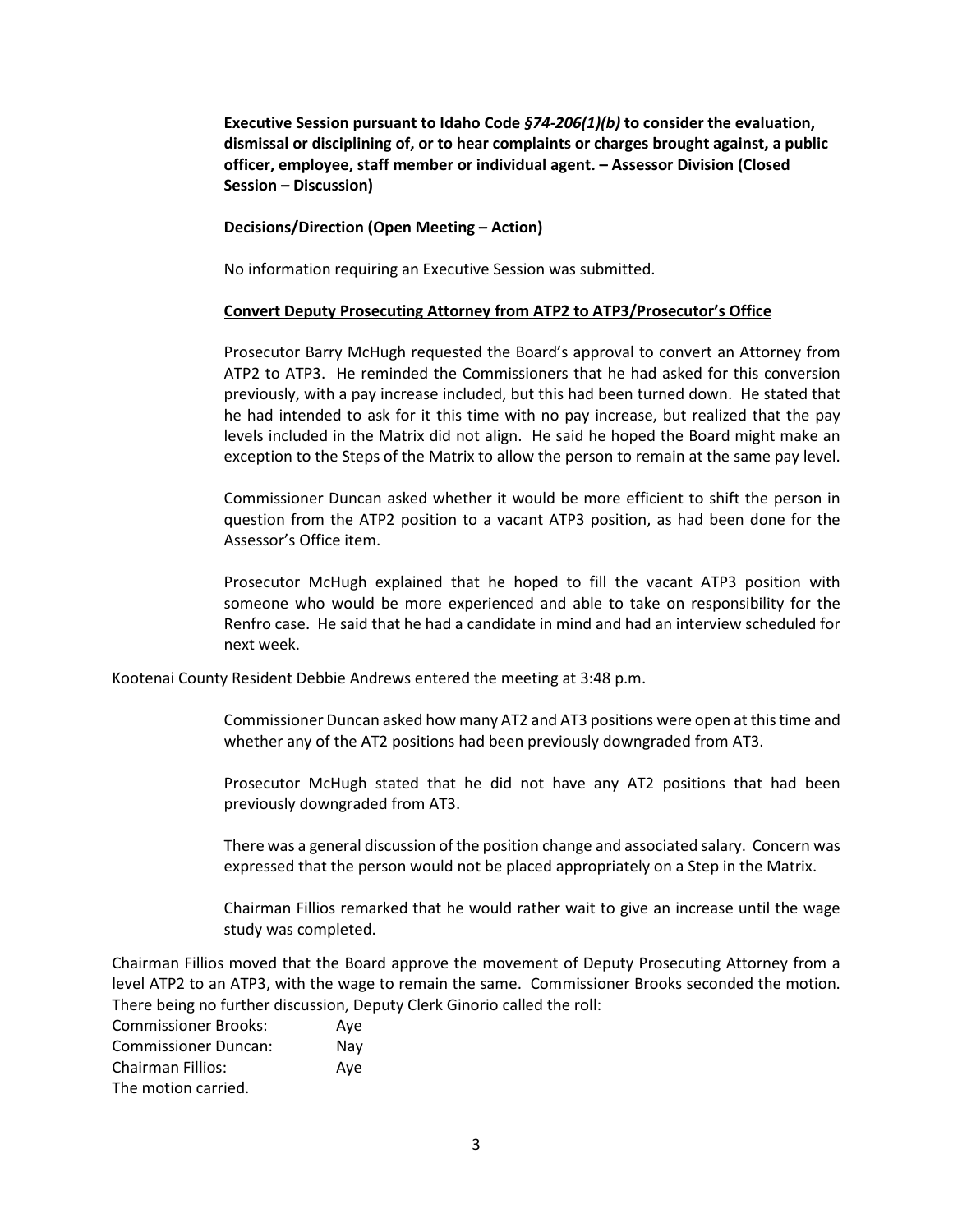**Executive Session pursuant to Idaho Code** *§74-206(1)(b)* **to consider the evaluation, dismissal or disciplining of, or to hear complaints or charges brought against, a public officer, employee, staff member or individual agent. – Assessor Division (Closed Session – Discussion)**

#### **Decisions/Direction (Open Meeting – Action)**

No information requiring an Executive Session was submitted.

#### **Request for Employee Bonus/Prosecutor's Office**

Prosecutor McHugh stated that, when the Board approved bonuses for employees last year, a particular person had been on a performance work plan during a portion of the year and so was not eligible. He said the person had shown great improvement and done a very good job. He asked that the Board consider allowing a \$1,000 bonus at this time.

Chairman Fillios asked Ms. Proud whether there were other employees who also did not receive a bonus, due to timing or other reasons.

Ms. Proud said there were and that those people could potentially be brought forward in the same way. She confirmed that the people excluded from those bonuses had included anyone hired after a certain date and anyone who was on a performance plan or had documented performance issues during the specified time.

Commissioner Brooks commented that, if this were done for one person, it needed to be done for everyone that had been excluded. Commissioner Duncan agreed.

No motion was made.

**Executive Session pursuant to Idaho Code** *§74-206(1)(b)* **to consider the evaluation, dismissal or disciplining of, or to hear complaints or charges brought against, a public officer, employee, staff member or individual agent. – Assessor Division (Closed Session – Discussion)**

#### **Decisions/Direction (Open Meeting – Action)**

No information requiring an Executive Session was submitted.

**D. Public Comment:** This section is reserved for citizens wishing to address the Board regarding a County related issue. Idaho Law prohibits Board action on items brought under this section except in an emergency circumstance. Comments related to future public hearings should be held for that public hearing.

BOCC Senior Business Analyst Nanci Plouffe expressed some concern whether the situation addressed in item five would create a problem for Payroll, since the individual would not be on a Step in the Matrix.